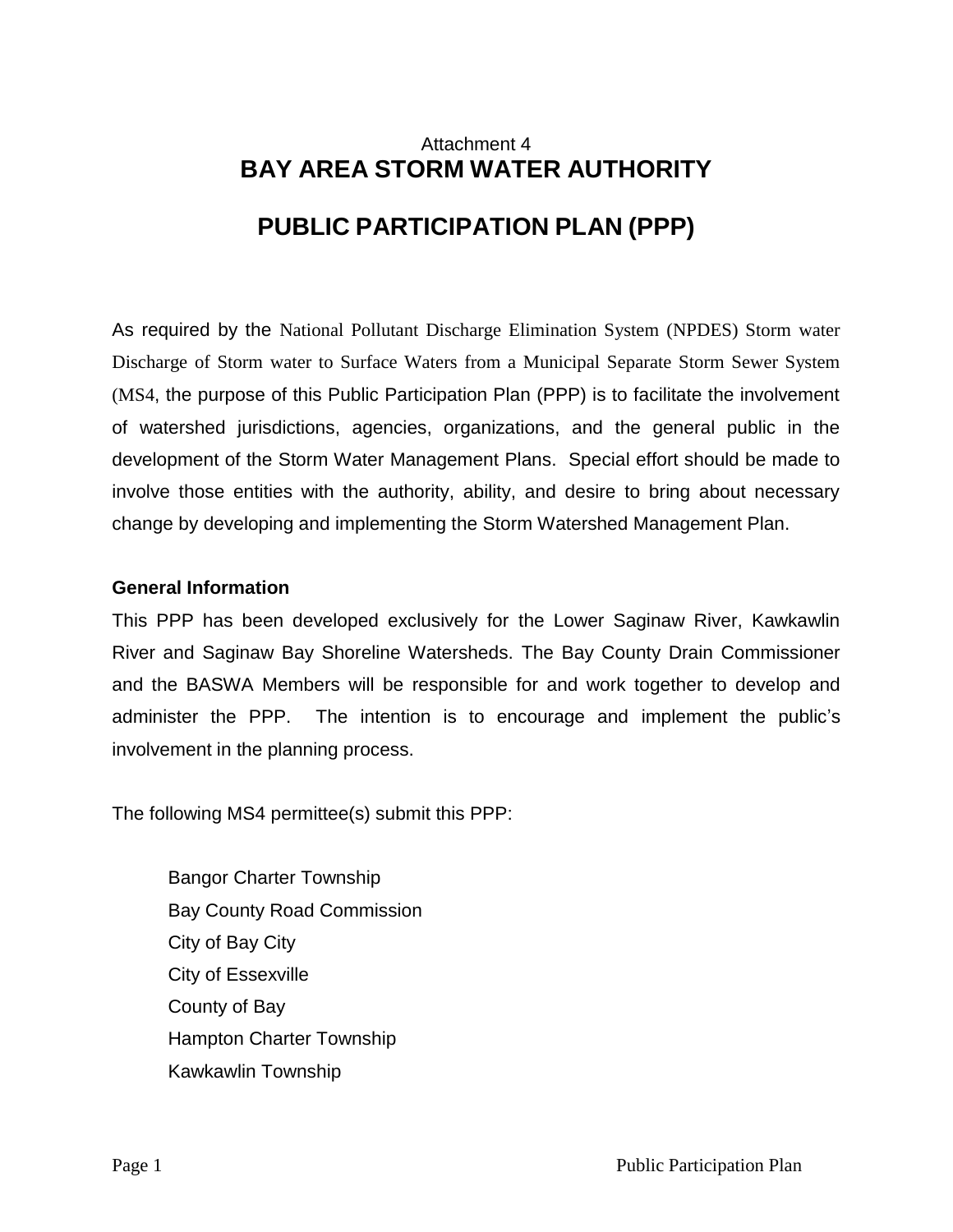# Monitor Charter Township

Nested Jurisdictions Bangor Township Public Schools Bay Arenac Intermediate School District Bay City Public Schools Essexville Hampton Public Schools

# **Building the Team (Table)**

The following table identifies the various agencies/organizations/entities who we plan to involve in our watershed management planning process; the mechanisms we plan to use to bring the entities into the planning process; and identifies who will be responsible for implementing each mechanism.

| <b>Potential Watershed Team</b>                   | <b>Participation Mechanism</b>                         | <b>Responsible Contact</b> |
|---------------------------------------------------|--------------------------------------------------------|----------------------------|
| <b>Bangor Township Public</b><br><b>Schools</b>   | <b>MS4 Permit Holder</b><br><b>Nested Jurisdiction</b> | <b>BASWA Administrator</b> |
| <b>Bangor Township Board</b>                      | <b>MS4 Permit Holder</b>                               | <b>BASWA Partner</b>       |
| <b>Bangor Township Planning</b><br>and Zoning     | Affiliate Invitation                                   | <b>BASWA Administrator</b> |
| Bay Area Chamber of<br>Commerce                   | <b>Targeted Invitation</b>                             | <b>BASWA Administrator</b> |
| <b>Bay Area Community</b><br>Foundation           | <b>Targeted Invitation</b>                             | <b>BASWA Administrator</b> |
| Bay Area Convention and<br><b>Visitors Bureau</b> | <b>Targeted Invitation</b>                             | <b>BASWA Administrator</b> |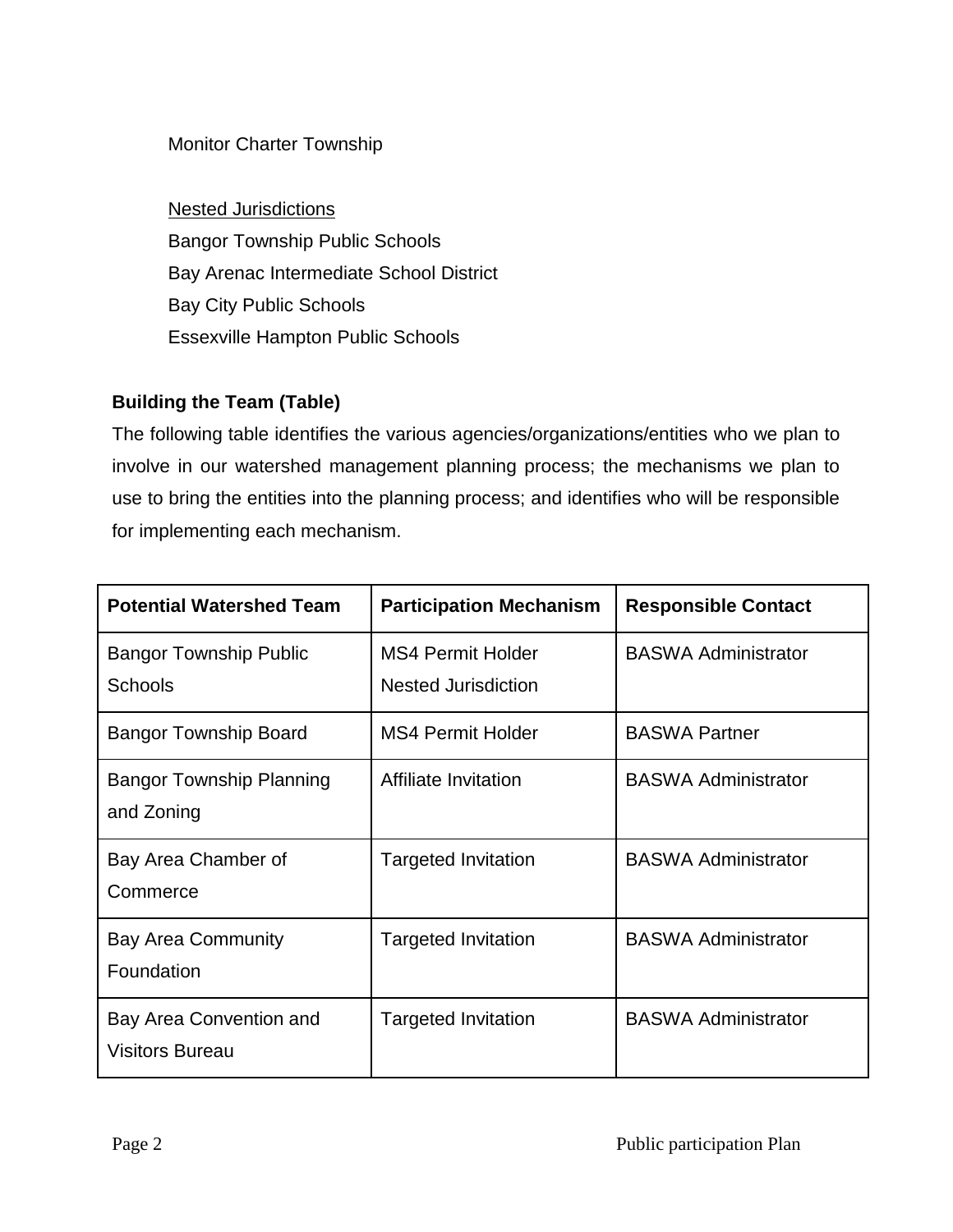| Bay-Arenac ISD                                                   | <b>MS4 Permit Holder</b><br><b>Nested Jurisdiction</b> | <b>BASWA Administrator</b> |
|------------------------------------------------------------------|--------------------------------------------------------|----------------------------|
| <b>Bay City Public Schools</b>                                   | <b>MS4 Permit Holder</b><br><b>Nested Jurisdiction</b> | <b>BASWA Administrator</b> |
| <b>Bay County Drain</b><br>Commissioner                          | <b>MS4 Permit Holder</b>                               | <b>BASWA Partner</b>       |
| <b>Bay County Farm Bureau</b>                                    | <b>Targeted Invitation</b>                             | <b>BASWA Administrator</b> |
| <b>Bay County Health</b><br>Department                           | <b>Affiliate Invitation</b>                            | <b>BASWA Administrator</b> |
| <b>Bay County Parks and</b><br><b>Recreation-Pinconning Park</b> | Affiliate Invitation                                   | <b>BASWA Administrator</b> |
| <b>Bay County Community</b><br><b>Planning Department</b>        | <b>MS4 Permit Holder</b>                               | <b>Watershed Partner</b>   |
| <b>Bay County Road Commission</b>                                | <b>MS4 Permit Holder</b>                               | <b>BASWA Partner</b>       |
| <b>Bay County Soil Erosion</b><br>Program                        | <b>Affiliate Invitation</b>                            | <b>BASWA Administrator</b> |
| Bay Future, Inc.                                                 | <b>Targeted Invitation</b>                             | <b>BASWA Administrator</b> |
| <b>Bay Medical</b>                                               | <b>Targeted Invitation</b>                             | <b>BASWA Administrator</b> |
| <b>Bay Sail</b>                                                  | <b>Targeted Invitation</b>                             | <b>BASWA Administrator</b> |
| Boy Scouts - Huron Council                                       | <b>Targeted Invitation</b>                             | <b>BASWA Administrator</b> |
| City of Bay City                                                 | <b>MS4 Permit Holder</b>                               | <b>BASWA Partner</b>       |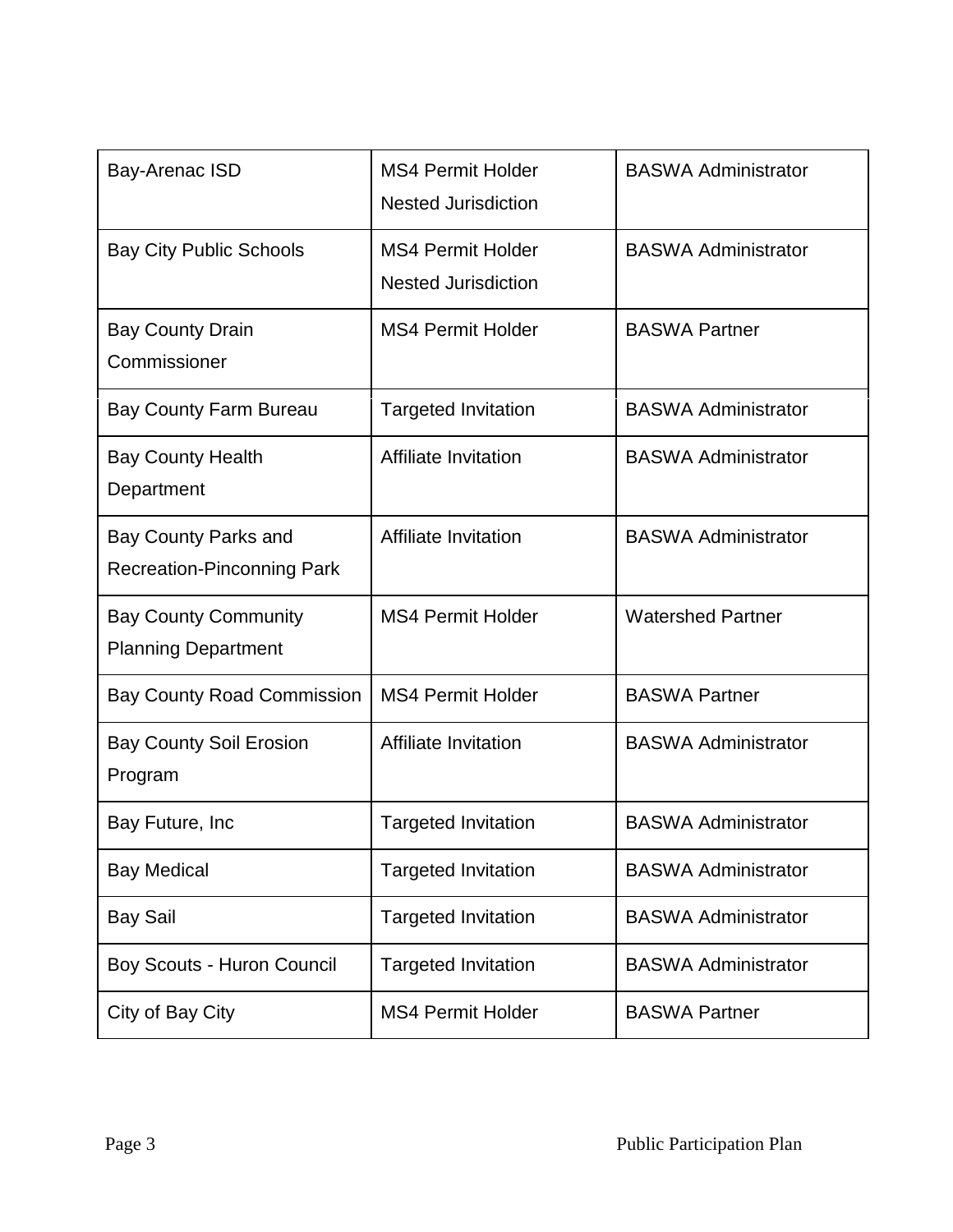| City of Bay City - Planning<br>Commission                                              | Affiliate Invitation                            | <b>BASWA Administrator</b> |
|----------------------------------------------------------------------------------------|-------------------------------------------------|----------------------------|
| <b>City of Essexville</b>                                                              | <b>MS4 Permit Holder</b>                        | <b>BASWA Partner</b>       |
| City of Essexville - Planning<br>Commission                                            | <b>Affiliate Invitation</b>                     | <b>BASWA Administrator</b> |
| <b>Consumers Energy</b>                                                                | <b>Targeted Invitation</b>                      | <b>BASWA Administrator</b> |
| Delta College                                                                          | Affiliate Invitation                            | <b>BASWA Administrator</b> |
| <b>Ducks Unlimited- Bay County</b>                                                     | <b>Targeted Invitation</b>                      | <b>BASWA Administrator</b> |
| East Central Michigan<br><b>Planning and Development</b><br><b>Regional Commission</b> | <b>Targeted Invitation</b>                      | <b>BASWA Administrator</b> |
| <b>Essexville-Hampton Public</b><br><b>Schools</b>                                     | MS4 permit Holder<br><b>Nested Jurisdiction</b> | <b>BASWA Administrator</b> |
| <b>Girl Scouts of Mitten Bay</b>                                                       | <b>Targeted Invitation</b>                      | <b>BASWA Administrator</b> |
| <b>Hampton Township Board</b>                                                          | <b>MS4 Permit Holder</b>                        | <b>BASWA Partner</b>       |
| Hampton Township Planning<br>and Zoning                                                | Affiliate Invitation                            | <b>BASWA Administrator</b> |
| <b>Kawkawlin River Watershed</b><br>Association                                        | <b>Targeted Invitation</b>                      | <b>BASWA Administrator</b> |
| Kawkawlin Township Board                                                               | <b>MS4 Permit Holder</b>                        | <b>BASWA Partner</b>       |
| Kawkawlin Township Planning<br>and Zoning                                              | Affiliate Invitation                            | <b>BASWA Administrator</b> |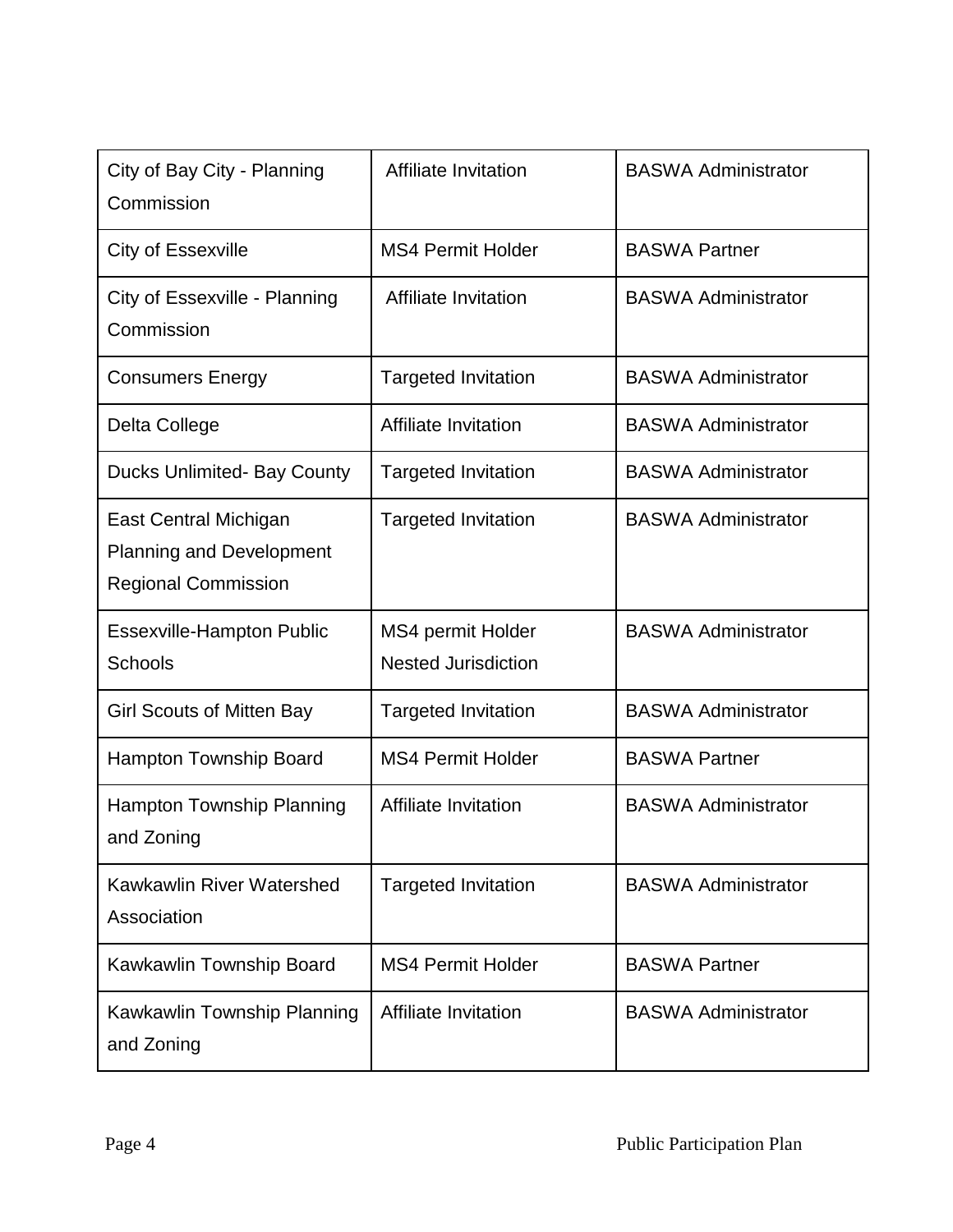| Linwood Sportsman Club                                                          | <b>Targeted Invitation</b> | <b>BASWA Administrator</b> |
|---------------------------------------------------------------------------------|----------------------------|----------------------------|
| <b>Bay County Realtors</b>                                                      | <b>Targeted Invitation</b> | <b>BASWA Administrator</b> |
| <b>MDNRE</b>                                                                    | Affiliate Invitation       | <b>BASWA Administrator</b> |
| <b>MDOT</b>                                                                     | Affiliate Invitation       | <b>BASWA Administrator</b> |
| <b>Michigan State University</b><br><b>Extension Bay County</b>                 | <b>Targeted Invitation</b> | <b>BASWA Administrator</b> |
| <b>Monitor Sugar</b>                                                            | <b>Targeted Invitation</b> | <b>BASWA Administrator</b> |
| <b>Monitor Township Board</b>                                                   | <b>MS4 Permit Holder</b>   | <b>BASWA Partner</b>       |
| <b>Monitor Township Planning</b><br>and Zoning                                  | Affiliate Invitation       | <b>BASWA Administrator</b> |
| <b>Natural Resource</b><br>Conservation<br><b>Service/Conservation District</b> | <b>Targeted Invitation</b> | <b>BASWA Administrator</b> |
| Partnership for Saginaw Bay<br>Watershed                                        | <b>Targeted Invitation</b> | <b>BASWA Administrator</b> |
| <b>Saginaw Bay Greenways</b>                                                    | <b>Targeted Invitation</b> | <b>BASWA Administrator</b> |
| Saginaw Bay Walleye Club                                                        | argeted Invitation         | <b>BASWA Administrator</b> |
| <b>Saginaw Valley State</b><br><b>University</b>                                | <b>Targeted Invitation</b> | <b>BASWA Administrator</b> |
| Saginaw Watershed Initiative<br>Network (WIN)                                   | <b>Targeted Invitation</b> | <b>BASWA Administrator</b> |
| Save our Shores Organization                                                    | <b>Targeted Invitation</b> | <b>BASWA Administrator</b> |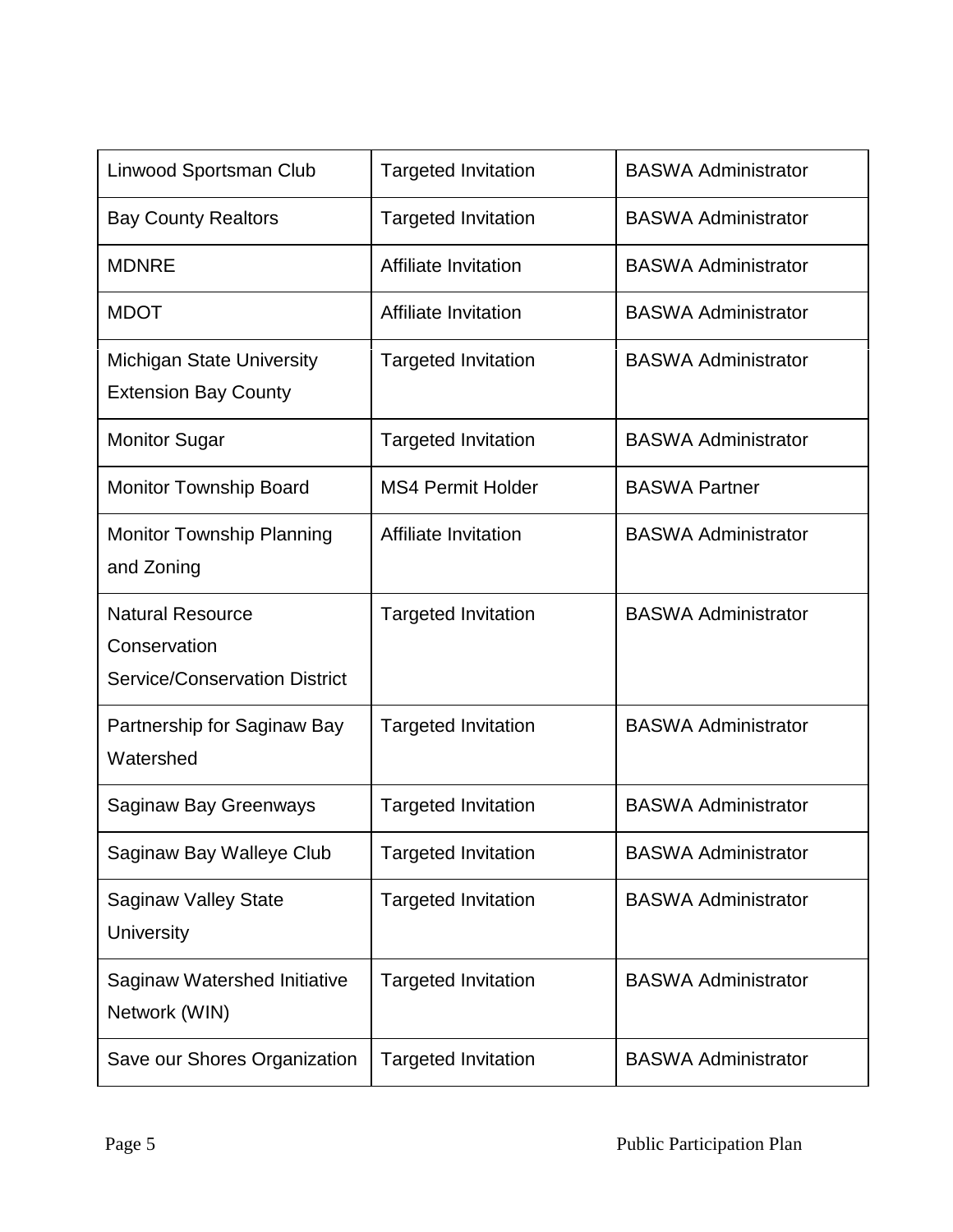| <b>Trout Unlimited</b> | <b>Targeted Invitation</b>     | <b>BASWA Administrator</b> |
|------------------------|--------------------------------|----------------------------|
| <b>General Public</b>  | PSA; Website; Press<br>Release | <b>BASWA Administrator</b> |

Stake holders will initially receive an invitation; either targeted or affiliated. PSA's and press releases will invite the public and serve as a reminder to invitees. The website will encourage public participation with a link to email comments or concerns to the BASWA administrator.

- Affiliate Invitations are given to entities affiliated with Authority Members or entities under MS4 permit.
- Targeted Invitations are extended to stakeholders that have no legal obligation under the program.

# **Communication During the SWMP Development Process**

Communication during the Watershed Planning Process will be maintained with the stakeholders and public by a variety of mechanisms. The SWMP process will begin 60 days after issuance of the permit.

1.) Individually identified Email distribution lists will be maintained and utilized to the greatest extent practical for meeting notices, communication updates and public events.

2.) A BASWA web-site will be updated annually or as necessary and maintained to include opportunities to review and inspect SWMP and provide links to each affiliate member site available. Email addresses and phone numbers will be provided to allow the public to comment on the SWMP.

3.) Press releases will be developed to announce milestones, including opportunities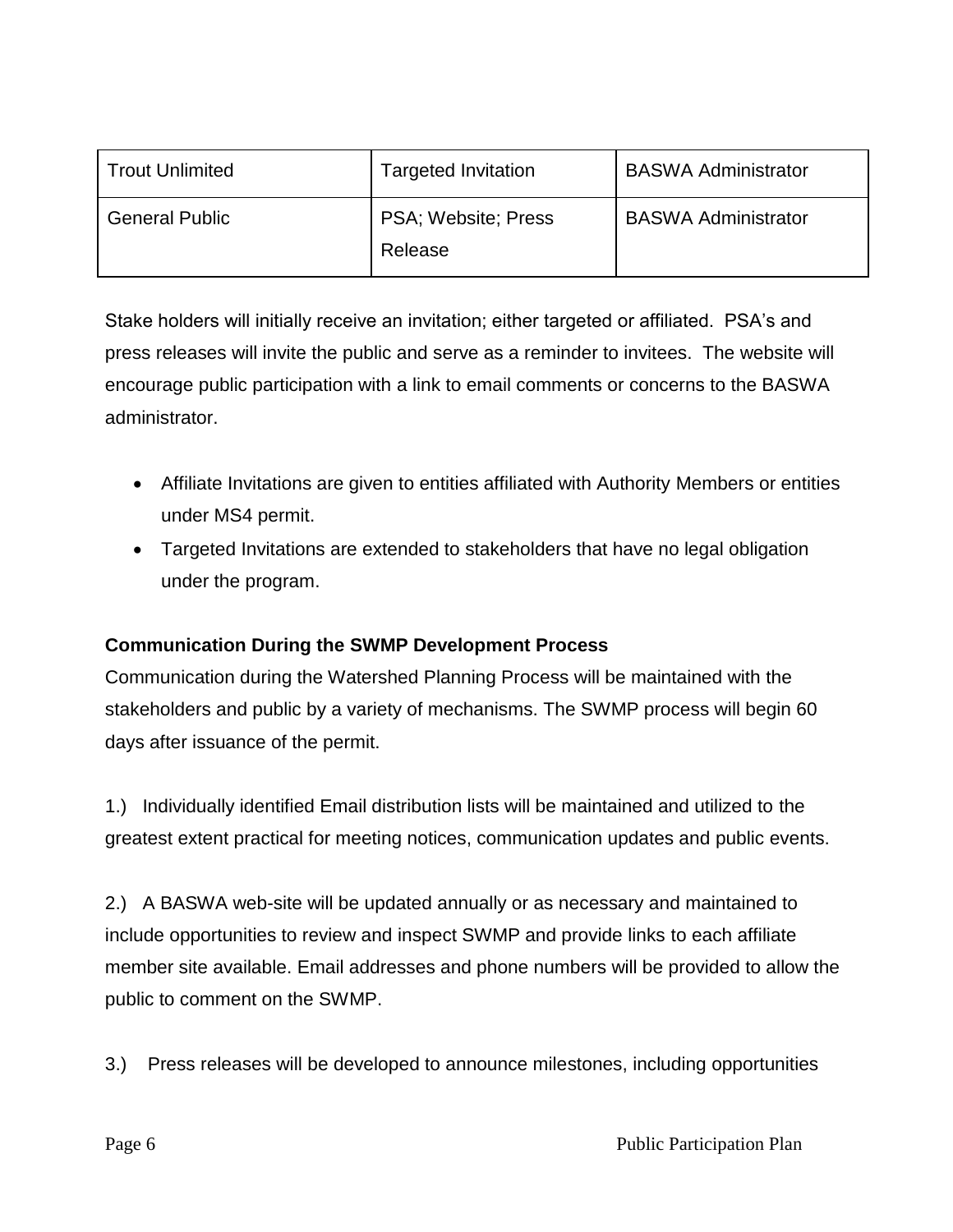for inspection and public comment of the SWMP.

4.) Public Meetings to inspect and review the SWMP will be held periodically, notice consistent with item 9, below.

5.) The BASWA Administrator will attend meetings of local boards, councils, associations, and other interested groups.

6.) Articles will be developed for other existing newsletters or circulars.

7.) Attend and promote appropriate workshops, seminars, and open-houses.

8.) Conduct surveys as needed.

9.) Publish public notices and public meeting announcements in a manner consistent with public notice requirements for municipalities to invite public involvement and periodic review of the SWMP which is available on BASWA website.

# **Time Line for the Planning Process**

| <b>Activity</b>                                                | <b>Schedule</b>               |
|----------------------------------------------------------------|-------------------------------|
| <b>Broadcast Solicit Participation for SWMP</b><br>Development | Completed 2005                |
| <b>Public Meeting to Review SWMP</b>                           | Completed 2006                |
| <b>Ongoing BASWA Meeting</b>                                   | All Quarters of Permit Period |
| <b>Seek Grant Funding Sources</b>                              | Ongoing                       |